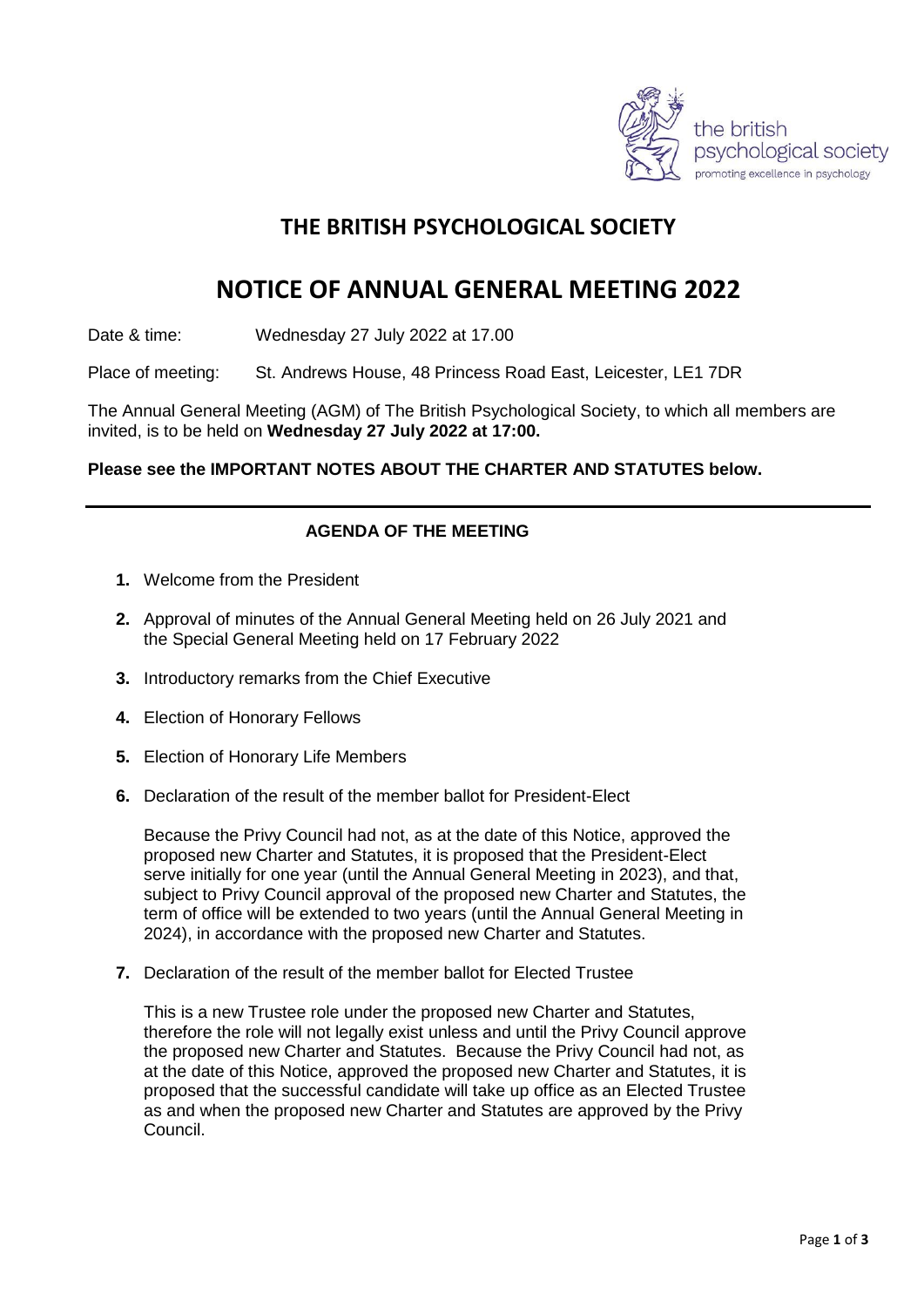**8.** Confirmation of the result of the election of Chair of Senate

Chair of Senate is a new Trustee role under the proposed new Charter and Statutes, therefore this Trustee role will not legally exist unless and until the Privy Council approve the proposed new Charter and Statutes. Because the Privy Council had not, as at the date of this Notice, approved the proposed new Charter and Statutes, it is proposed that the successful candidate for Chair of Senate will take up office as an ex officio Trustee as and when the proposed new Charter and Statutes are approved by the Privy Council.

- **9.** (a) To receive the Trustees' Annual Report and Consolidated Financial Statements and Independent Auditor's report for the year ended 31st December 2021\*
	- (b) To re-appoint Mazars as auditor of the Society.
- **10.** Responses to questions from members.
- **11.** The incoming President's closing remarks.

#### **NOTE**:

A vote will be taken at the meeting in respect of Agenda item 9(b).

\*The Trustees Annual Report and Consolidated financial Statements and Independent Auditor's report for the year ended 31<sup>st</sup> December 2021 will be published on the Society's website.

**Ask Questions**: If you would like to ask a question of the Board you must send questions to the Board in advance of the AGM to: [governance@bps.org.uk.](mailto:governance@bps.org.uk) All questions must be received by 15 July 2022. Questions received after 15 July 2022 will be responded to in writing after the AGM.

#### **IMPORTANT NOTES ABOUT THE CHARTER AND STATUTES:**

- **(a) Under the Society's Charter and Statutes, as in force at the date of this Notice, the Annual General Meeting must be held as an in-person meeting. This means for example that members who are unable to attend in person cannot count towards the quorum and cannot speak or vote at the meeting.**
- **(b) Trustees intend to provide a live broadcast of the Annual General Meeting, for members who are unable to attend in person.**
- **(c) Members who are unable to attend in person will be able to submit written questions in advance, and these will be answered at the meeting if received in time, or answered in writing following the meeting if not received in time. Please see the information above.**
- **(d) Under the proposed new Charter and Statutes, the Trustees may decide that General Meetings (including Annual General Meetings) may be held wholly or partly by such suitable electronic means as the Trustees shall specify.**
- **(e) Members voted to approve the new Charter and Statutes in early 2022. To become legally binding, the new Charter and Statutes must be approved by the Privy Council. At the time of issuing this Notice, the Privy Council has not yet approved the new Charter and Statutes.**
- **(f) If the Privy Council approves the new Charter and Statutes before the date of the Annual General Meeting, the Trustees propose to hold the Annual General Meeting partly by electronic means. This will enable members to attend and speak at the meeting by electronic means. The Society will notify members how to access the Annual General Meeting electronically.**